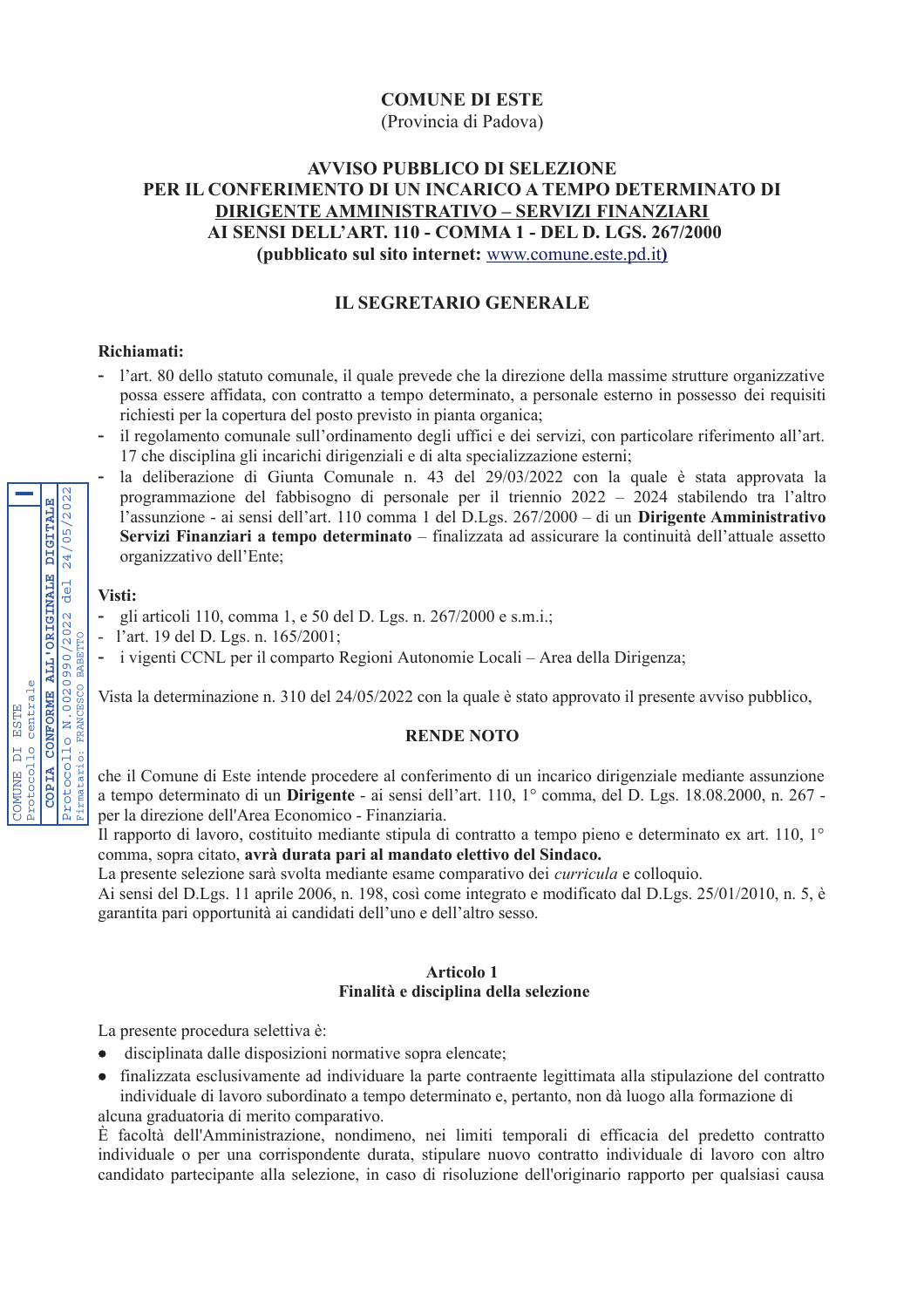intervenuta, ovvero nell'ipotesi di esigenze gestionali e funzionali sopravvenute.

È fatta salva la facoltà dell'Amministrazione Comunale di non procedere al conferimento dell'incarico di cui trattasi, o di adottare soluzioni organizzative diverse, sussistendo motivi preminenti di interesse pubblico superiori all'affidamento dell'incarico, ovvero, in caso di sopravvenute disposizioni normative limitative delle possibilità di assunzione in capo agli Enti Locali territoriali.

Resta escluso il conferimento di incarico dirigenziale a soggetto collocato in quiescenza.

# **Articolo 2** Caratteristiche della posizione

Il Dirigente verrà preposto alla Direzione dell'Area "Economico - Finanziaria" e sarà inoltre tenuto a compiere quant'altro demandato dallo Statuto, dal Regolamento comunale sull'ordinamento degli uffici e dei servizi e dal CCNL di Comparto, assumendosene conseguentemente le connesse responsabilità civili, penali ed amministrativo-contabili.

Il Dirigente svolgerà le attività proprie della posizione assegnata, con i caratteri di autonomia, responsabilità ed apporto organizzativo, curando in particolar modo:

a) la programmazione e promozione delle attività ed erogazione dei servizi nel campo dei Settori e degli Uffici facenti parte della Direzione di competenza, come di seguito elencati:

- Risorse Economiche e Finanziarie (Ragioneria Tributi Economato Organismi partecipati -Gestione economica del personale, Controllo di gestione), con attribuzione della qualificazione di "Ragioniere Capo" del Comune;
- Risorse Umane;
- Patrimonio:

b) inoltre avrà la responsabilità dei seguenti servizi e uffici:

- Servizi Sociali;
- Ufficio Casa:
- Servizi di Promozione Sociale
- Asilo Nido;

# **Articolo 3 Competenze richieste**

## Le competenze giuridiche e tecniche richieste sono le seguenti:

- Conoscenza approfondita della disciplina di funzionamento delle amministrazioni pubbliche, specie degli enti locali, e della normativa collegata.
- · Conoscenza della normativa in materia economico-finanziaria e fiscale riferita agli enti locali, con particolare riguardo alla funzione ed alla responsabilità dirigenziale attinenti alla gestione delle risorse finanziarie;
- Conoscenza della normativa sul pubblico impiego, con particolare riferimento alla funzione ed alla responsabilità dirigenziale riferite alla gestione delle risorse umane.
- · Competenze tecnico-specialistiche nelle tematiche di riferimento nelle attività e nelle linee di intervento che afferiscono alla posizione dirigenziale, come individuate al precedente art. 2, specie a riguardo della programmazione e alla gestione finanziaria e all'organizzazione e gestione del personale;

## Le competenze trasversali richieste sono le seguenti:

- La capacità decisionale che, oltre alla presa di decisione, presuppone la capacità di acquisire e interpretare le informazioni in proprio possesso, associata alla capacità di prefigurare possibili scenari e all'agilità normativa, che consente di districarsi agevolmente nell'interpretazione delle norme e nella loro applicazione.
- La capacità di governare la rete di relazioni, siano esse interne (Organi elettivi, altri dirigenti, collaboratori, personale di altri settori) o esterne. A questa competenza sono collegate la capacità di comunicare attraverso i diversi strumenti a disposizione e la capacità di mediare e negoziare, al fine di dirimere situazioni controverse afferenti alla propria area di responsabilità.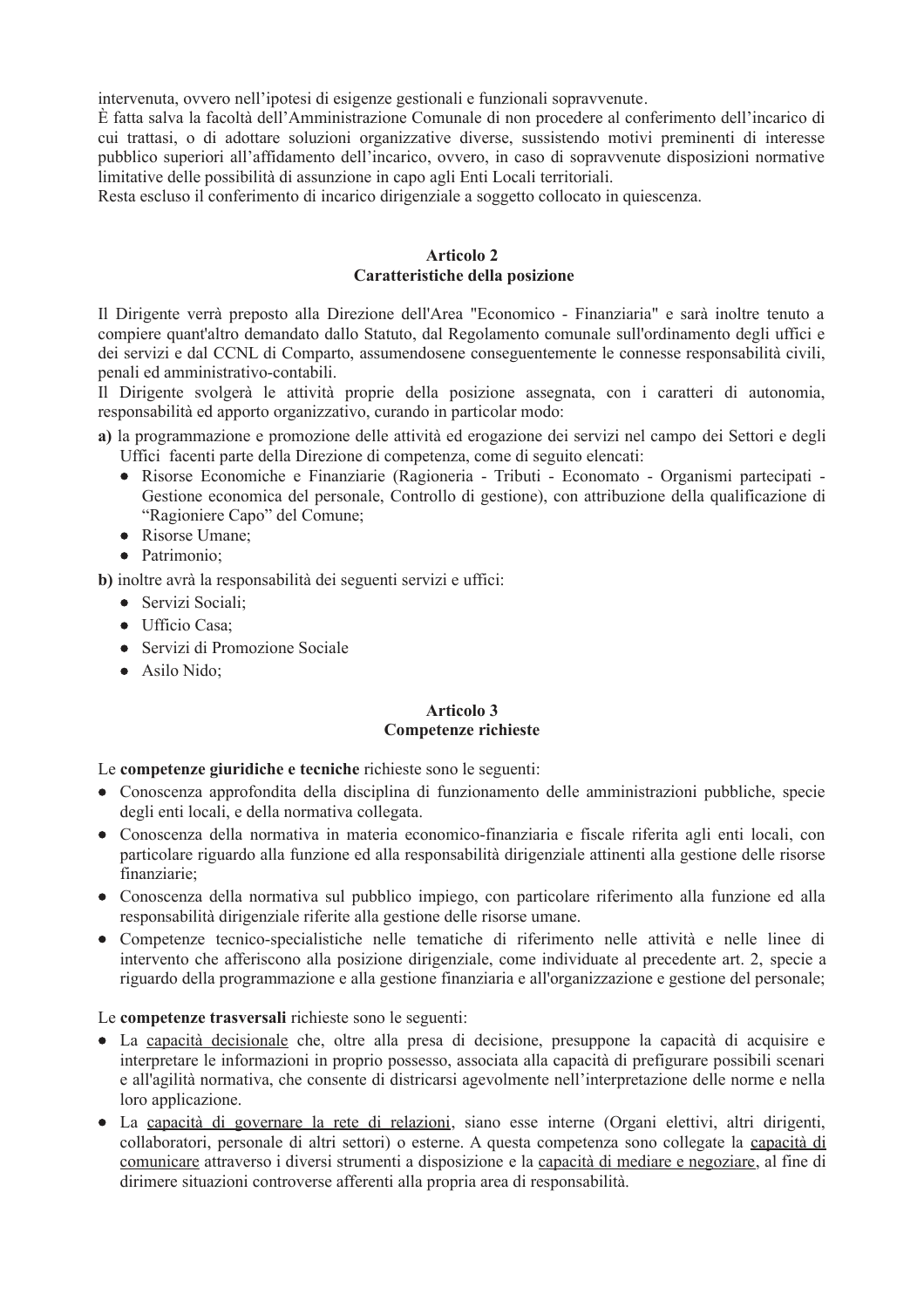- La capacità di gestire efficacemente le risorse assegnate, sia economico-finanziarie che di personale, in relazione agli obiettivi definiti e alle attività assegnate al settore. Per quanto riguarda la capacità di gestione del personale, questa presuppone il presidio di tutti i sistemi che ad essa afferiscono, quali l'identificazione dei fabbisogni del settore, sia sotto il profilo delle risorse necessarie, sia rispetto alle esigenze e competenze dei collaboratori presenti, identificando e valorizzando le professionalità presenti.
- La capacità di gestire efficacemente le situazioni stressanti, mantenendo inalterata, quindi, la qualità del proprio lavoro, associata alla capacità di approcciarsi in modo pro attivo alle diverse circostanze.
- La capacità di essere flessibile e di gestire la complessità, modificando piani, programmi o approcci al mutare delle circostanze e reagendo in modo costruttivo a situazioni impreviste o anomale. Deve, inoltre, ricercare e raccogliere stimoli utili a sviluppare nuove idee e favorire il confronto.

### **Articolo 4** Requisiti per l'ammissione

Per l'ammissione alla selezione e per la successiva eventuale stipulazione del contratto di lavoro a tempo determinato, occorre essere in possesso - alla scadenza del termine stabilito nel presente avviso per la presentazione della domanda d'ammissione - dei requisiti generali e specifici di seguito indicati.

Il possesso di tutti i requisiti di seguito elencati dovrà essere auto certificato, ai sensi del DPR n. 445/2000, in sede di presentazione della domanda di partecipazione, da compilarsi - a pena di esclusione secondo lo schema allegato al presente avviso.

L'Amministrazione Comunale si riserva la facoltà di procedere ad idonei controlli sulla veridicità delle dichiarazioni sostitutive rese dal candidato nella domanda di ammissione. Qualora dal predetto controllo emerga la non veridicità – anche parziale - del contenuto delle dichiarazioni rese, il dichiarante decade dai benefici eventualmente conseguenti al provvedimento emanato sulla base della dichiarazione non veritiera.

# A) Requisiti generali

1) cittadinanza italiana - requisito necessario ai sensi dell'art. 1, comma 1, lett a), del D.P.C.M. n. 174 del 07.02.1994); tale requisito non è richiesto per i soggetti appartenenti alla Unione Europea (Consiglio di Stato - Adunanza plenaria - Sentenza 25/06/2018, n. 9). Sono equiparati gli italiani non appartenenti alla Repubblica.

2) età non superiore al limite massimo dell'età pensionabile prevista dalla legge al momento della scadenza del presente avviso.

3) piena ed incondizionata idoneità, sotto il profilo psicofisico, a svolgere senza limitazione alcuna le mansioni inerenti il profilo professionale del presente avviso.

4) godere dei diritti civili e politici.

5) non essere stato/a destituito/a o dichiarato/a decaduto/a da un pubblico impiego ai sensi degli artt. 85 e 127 del D.P.R. n. 3/1957, ovvero di non essere stato/a licenziato/a (con o senza preavviso) da un pubblico impiego ai sensi delle disposizioni dei C.C.N.L. relativi ai diversi Comparti pubblici.

6) non avere riportato condanne penali, né avere procedimenti penali in corso, che comportano l'interdizione dai pubblici uffici, o che possano influire sull'idoneità morale e sull'attitudine ad espletare l'attività di pubblico impiegato; ai sensi della legge n. 475/1999, la sentenza prevista dall'art. 444 del codice di procedura penale (c.d. patteggiamento) è equiparata a condanna. Il Comune valuta autonomamente e specificamente se i fatti rilevanti ai fini penali lo siano ugualmente ai fini dell'accesso al pubblico impiego.

7) non essere stato condannato, anche con sentenza non passata in giudicato, per i reati previsti nel Capo I del Titolo II del Libro secondo del Codice Penale, ai sensi dell'art. 35-bis, comma 1, lett. b), del D.Lgs. n.  $165/2001$ .

8) non trovarsi in alcuna condizione di incompatibilità e inconferibilità previste dal D.Lgs. n. 39/2013 al momento dell'assunzione in servizio (nel caso di condizione di incompatibilità e inconferibilità previste dal D.Lgs. n. 39/2013, attestare la volontà di risolvere la situazione nel caso di esito positivo della selezione).

9) se dipendente di una Pubblica Amministrazione, assenza di sanzioni disciplinari negli ultimi due anni precedenti la scadenza del presente avviso né avere in corso procedimenti disciplinari.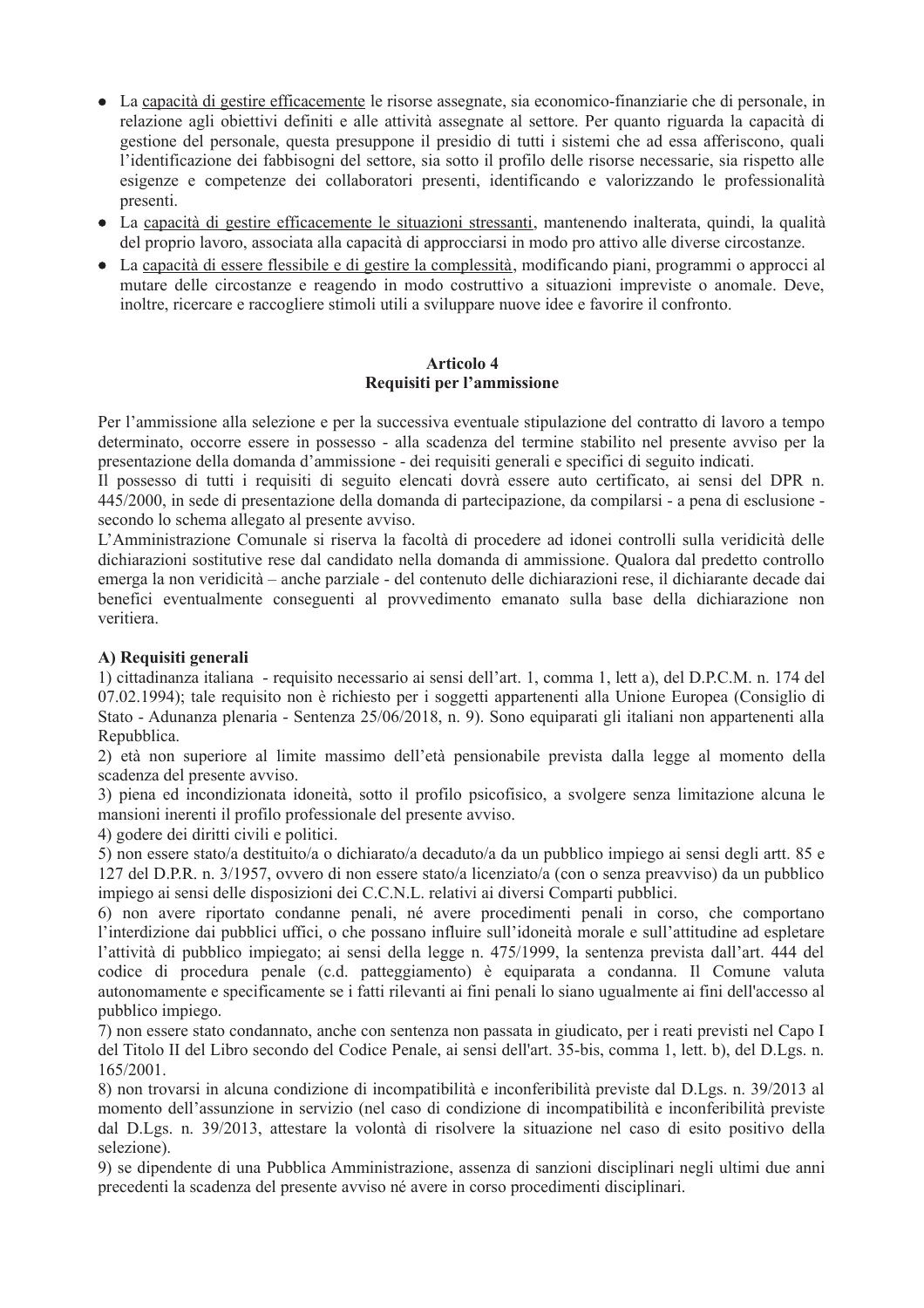10) possesso della patente di guida cat. B o superiore;

11) essere in regola con gli obblighi di leva (solo per i candidati di sesso maschile nati entro il 31.12.1985, ai sensi dell'art. 1 L. 23.08.2004 n. 226).

# **B)** Requisiti specifici

1) Possesso di uno dei seguenti titoli di studio universitari:

- a) vecchio ordinamento: diploma di laurea in Economia e Commercio, Scienze Politiche, Giurisprudenza o equipollenti, in base alla normativa vigente, a quelle del presente punto;
- b) nuovo ordinamento: laurea specialistica/magistrale (LS/LM) appartenente a una delle classi di seguito riportate o equiparate, in base alla normativa vigente: 64/S Scienze dell'economia, LM-56 Scienze dell'economia, 71/S Scienze delle pubbliche amministrazioni. LM-63 Scienze delle pubbliche amministrazioni, 22/S Giurisprudenza e LMG/01 Giurisprudenza.

Il candidato deve indicare nella domanda di ammissione la disposizione normativa che stabilisce l'equipollenza o l'equiparazione del titolo di studio.

I candidati che hanno conseguito il titolo di studio all'estero dovranno comprovare l'equipollenza del proprio titolo di studio con uno tra quelli italiani richiesti per l'ammissione alla presente procedura, citando nella domanda di partecipazione il proprio titolo di studio nella lingua originale e gli estremi del provvedimento di riconoscimento dell'equipollenza da parte dell'Autorità competente.

2) possesso di almeno uno dei **requisiti professionali** sotto elencati, in relazione allo *status* giuridico del candidato:

- essere dipendente di una pubblica amministrazione e avere prestato almeno cinque anni di effettivo servizio, in posizioni funzionali per l'accesso alle quali è richiesto il possesso del titolo di studio della laurea specialistica o magistrale, o del diploma di laurea; se in possesso del dottorato di ricerca o del diploma di specializzazione conseguito presso scuole individuate con D.P.C.M. di concerto con il Ministero dell'Istruzione, dell'Università e della Ricerca, almeno tre anni di servizio; per i dipendenti delle amministrazioni statali, in possesso di una laurea specialistica o magistrale, o diploma di laurea, reclutati a seguito di corso-concorso, il periodo di servizio è ridotto a quattro anni;

- possedere la qualifica di dirigente in enti pubblici e strutture pubbliche non comprese nel campo di applicazione dell'art. 1, comma 2, del D.lgs. 30 marzo 2001 n. 165, e avere svolto per almeno due anni funzioni dirigenziali;

- avere ricoperto incarichi dirigenziali od equiparati in pubbliche amministrazioni per un periodo non inferiore a cinque anni;

- avere maturato, con servizio continuativo per almeno quattro anni presso enti od organismi internazionali, esperienze lavorative in posizioni funzionali apicali per l'accesso alle quali è richiesto il possesso della laurea.

### **Articolo 5** Trattamento giuridico-economico

1) L'incarico dirigenziale viene conferito a tempo determinato ai sensi dell'art. 110, comma 1, del D, Lgs. n. 267/2000, con contratto individuale di lavoro avente durata fino alla scadenza del mandato del Sindaco in carica, eletto in data 18/10/2021.

2) In nessun caso il rapporto di lavoro a tempo determinato può trasformarsi in rapporto di lavoro a tempo indeterminato.

3) Il trattamento economico e giuridico è disciplinato con riferimento al sistema normativo vigente per il Comparto contrattuale delle Funzioni Locali; al candidato assunto in servizio sarà attribuito il trattamento giuridico ed economico previsto per la qualifica dirigenziale dal vigente CCNL Area II - Funzioni Locali, come segue:

- trattamento tabellare annuo comprensivo di 13<sup>°</sup> mensilità  $\epsilon$ . 45.260,80=
- Indennità vacanza contrattuale annua comprensiva di 13° mensilità  $\epsilon$ . 316,81=
- retribuzione di posizione e di risultato, secondo la metodologia di valutazione della performance vigente nell'Ente ed ogni altro emolumento dovuto ai sensi delle vigenti disposizioni normative e contrattuali.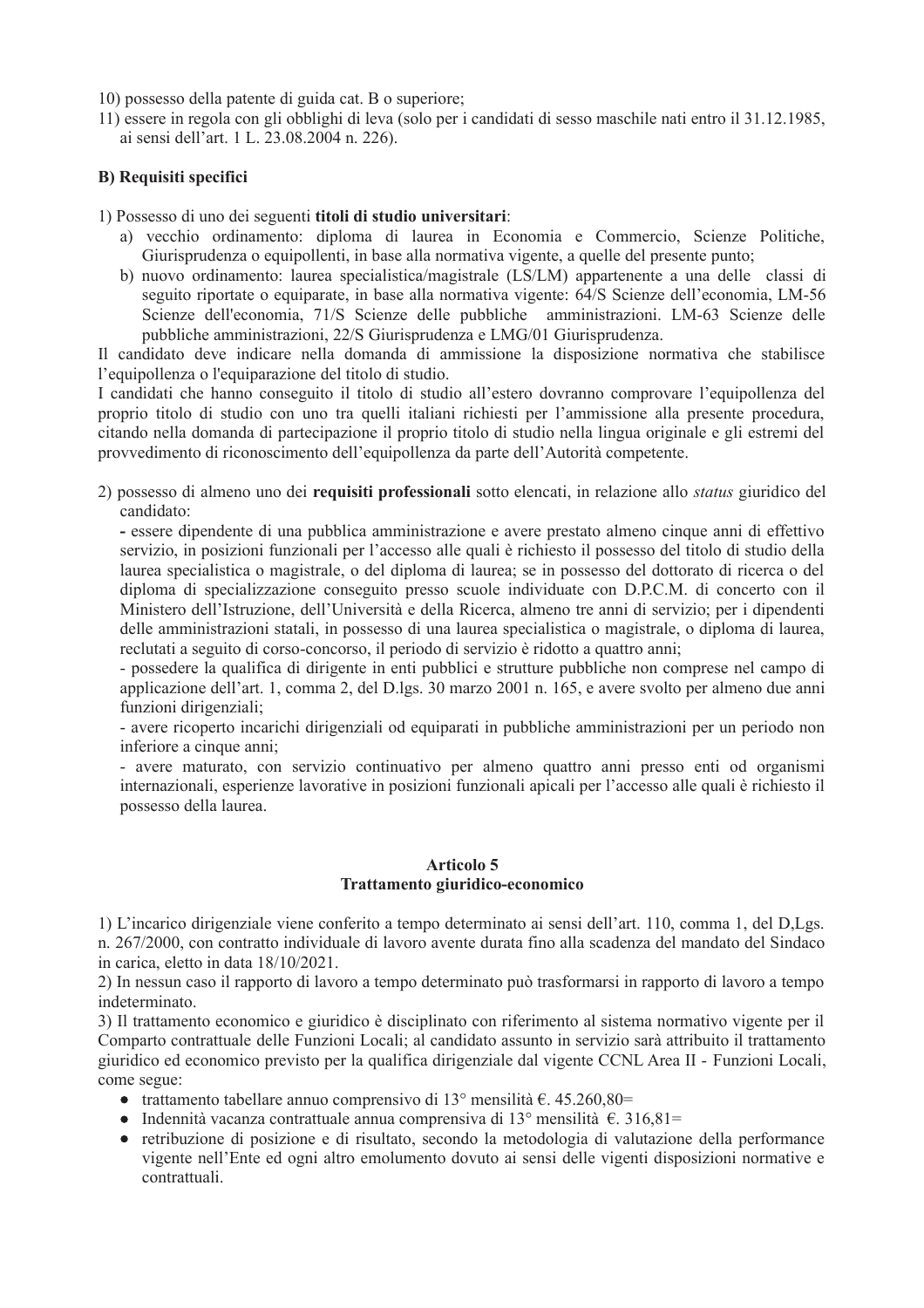4) In considerazione della temporaneità del rapporto e delle condizioni di mercato relative alle specifiche competenze professionali richieste, potrà essere riconosciuta, a norma dell'art. 110, comma 3, del D.Lgs. n. 267/2000, un'indennità ad personam.

5) Gli emolumenti sono soggetti alle ritenute previdenziali, assistenziali ed erariali previste per legge.

#### Articolo 6

## Domanda di ammissione e termine di presentazione

1) Coloro che intendono partecipare alla selezione devono presentare domanda in carta semplice secondo il fac-simile allegato al presente avviso (Allegato A) - che dovrà pervenire all'Ufficio Protocollo del Comune a pena di esclusione entro il giorno 23/06/2022.

2) Nella domanda d'ammissione il candidato deve dichiarare sotto la propria responsabilità - ai sensi e per gli effetti degli artt. 46 e 47 del DPR n. 445/2000 - tutte le dichiarazioni previste nel fac-simile allegato al presente avviso (Allegato A), pena l'esclusione dalla selezione.

3) La presentazione della domanda di ammissione può essere effettuata esclusivamente con una delle seguenti modalità:

direttamente all'Ufficio Protocollo negli orari di apertura al pubblico;

con raccomandata A.R. al seguente indirizzo – Piazza Maggiore n. 6 – 35042 Este.

tramite posta elettronica certificata (PEC) inviando la domanda scansionata in formato PDF all'indirizzo: este.pd@legalmailpa.it.

In formato e-mail sono ammesse domande provenienti solo da caselle di posta certificata. In tal caso, indicare nell'oggetto della mail "DOMANDA SELEZIONE 2022 - DIRIGENTE AMMINISTRATIVO ART.  $110".$ 

Se la domanda viene inoltrata mediante PEC non intestata al candidato, dovrà essere allegata anche la fotocopia di un documento valido di identità del candidato.

4) La domanda deve essere firmata dal candidato, pena l'esclusione dalla procedura selettiva. Ai sensi dell'art. 65 del D.Lgs. n. 82/2005 (Codice dell'amministrazione digitale) sono valide le domande e le dichiarazioni presentate al Comune per via telematica con una delle seguenti modalità:

a) se sottoscritte mediante apposizione di firma digitale, o altro tipo di firma elettronica qualificata o una firma elettronica avanzata:

b) quando l'autore è identificato attraverso il sistema pubblico di identità digitale (SPID), nonché

attraverso carta di identità elettronica o carta nazionale dei servizi:

c) quanto l'istanza è trasmessa dall'autore dal proprio domicilio digitale, purché le relative credenziali di accesso siano state rilasciate previa identificazione del titolare, anche per via telematica secondo modalità definite con Linee guida, e ciò sia attestato dal gestore del sistema nel messaggio o in un suo allegato. In tal caso, la trasmissione costituisce elezione di domicilio speciale ai sensi dell'articolo 47 del Codice civile.

5) L'inoltro tramite posta elettronica certificata (PEC) intestata al candidato rende valida la domanda e le dichiarazioni ritenendo le stesse regolarmente sottoscritte e considera identificato l'autore delle stesse;

La domanda deve essere corredata: 6)

da copia integrale di documento d'identità in corso di validità;

da dettagliato *curriculum vitae* formativo professionale (in formato europeo), da cui risultino il percorso di studi, I titoli posseduti, I corsi di formazione svolti, le esperienze lavorative maturate, dettagliando i ruoli ricoperti, con precisa indicazione dei periodi di svolgimento;

ogni altra informazione e/o documentazione che il candidato ritenga utile fornire, al fine di consentire una valutazione completa della professionalità posseduta.

7) Il Comune non assume alcuna responsabilità per la dispersione di comunicazioni dipendenti da inesatte indicazioni del recapito da parte del concorrente, o da mancata o tardiva comunicazione del cambiamento di recapito indicato nella domanda, né per eventuali disguidi postali, telegrafici o telematici non imputabili a colpa del Comune stesso.

8) Ai sensi della Legge 23/8/1988, n. 370, i documenti ed i certificati allegati alla domanda di partecipazione alla selezione possono essere prodotti in carta semplice.

9) Il Comune si riserva la facoltà di procedere ad idonei controlli sulla veridicità delle dichiarazioni sostitutive rese dal candidato nella domanda di ammissione. Qualora dal predetto controllo emerga la non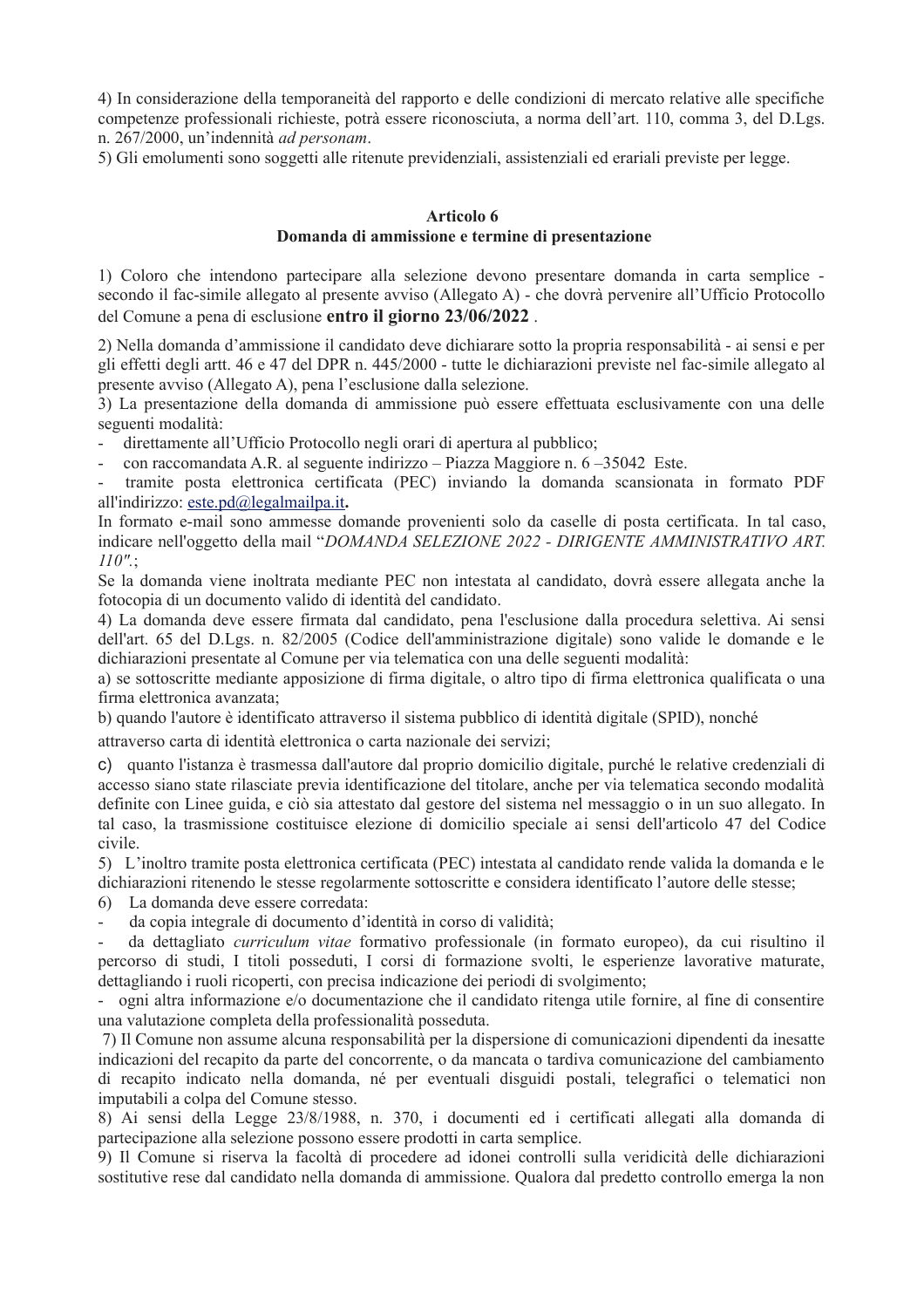veridicità - anche parziale - del contenuto delle dichiarazioni rese, il dichiarante decade dai benefici eventualmente conseguenti al provvedimento emanato sulla base della dichiarazione non veritiera.

# **Articolo 7**

### Regolarizzazioni - Ammissione ed esclusione dalla selezione

1) L'accertamento del possesso dei requisiti di ammissione generali e specifici richiesti è demandata al competente Settore Personale.

2) I candidati sono ammessi alla procedura selettiva "con riserva" della successiva verifica, comunque prima della stipulazione del contratto individuale di lavoro, di quanto dichiarato nella domanda di ammissione ai sensi e per gli effetti degli artt. 46 e 47 del DPR n. 445/2000.

3) Il Comune può disporre in ogni momento con provvedimento motivato l'esclusione dalla selezione di candidati la cui documentazione presenta difetti dei requisiti prescritti. L'esclusione opera automaticamente, senza necessità di adozione di appositi provvedimenti da parte del Comune, qualora venga rilevata una delle seguenti omissioni:

a) domanda di ammissione presentata o pervenuta fuori termine.

b) mancata indicazione del cognome e/o nome del candidato.

c) mancato possesso di uno o più fra i requisiti generali e specifici richiesti per l'ammissione.

d) omissione della firma del candidato a sottoscrizione della domanda di ammissione come le modalità di cui al precedente art. 6.

e) mancata trasmissione a corredo della domanda di valido documento di identità del candidato.

f) domande pervenute ad indirizzi di posta elettronica non certificata del Comune, ancorché trasmesse da un indirizzo PEC.

# **Articolo 8**

# Selezione e individuazione dell'incaricato

La selezione, con riferimento alla natura ed alle caratteristiche della Direzione da dirigere e degli obiettivi da realizzare, mira ad evidenziare la professionalità, le capacità e le attitudini del singolo candidato in relazione all'incarico da ricoprire, al fine di individuare il candidato in possesso dell'esperienza pluriennale, della professionalità e delle caratteristiche pienamente rispondenti alle funzioni riferite all'incarico in questione.

I criteri di valutazione scelta terranno prioritariamente conto delle seguenti competenze ed esperienze professionali:

- comprovata esperienza pluriennale in attività e funzioni attinenti alla posizione da ricoprire ed alle specifiche funzioni da svolgere;
- specifica professionalità maturata nelle materie oggetto dell'incarico;  $\bullet$
- attitudine all'espletamento delle funzioni dirigenziali, delle competenze gestionali, della capacità di operare per objettivi, di rapportarsi e interpretare le esigenze degli Organi di governo dell'Amministrazione, valutata anche sulla base della specifica professionalità maturata;
- · spiccata flessibilità e orientamento al "problem solving", capacità di lavorare in team valorizzando potenziale ed attitudini dei collaboratori, di proporre obiettivi individuando le risorse necessarie.
- conoscenza dell'ordinamento degli Enti Locali e della normativa di settore.

La selezione si baserà sulla valutazione dei titoli ed un colloquio orientativo/valutativo, secondo quanto disciplinato dai commi successivi.

La valutazione dei titoli ed il colloquio orientativo/valutativo verranno espletati da un'apposita Commissione Giudicatrice,

- Nella prima fase di selezione, una Commissione esaminatrice, nominata dal Dirigente del Servizio Risorse Umane, effettuerà una valutazione tecnica dei candidati sulla base di criteri individuati dalla Commissione stessa nella riunione di primo insediamento.
- $\bullet$  . La Commissione esaminatrice, formata da tre componenti, tenuto conto dei *curricula* dei candidati li sottoporrà ad un colloquio tecnico, tendente ad accertare la capacità e la competenza professionale in materia di: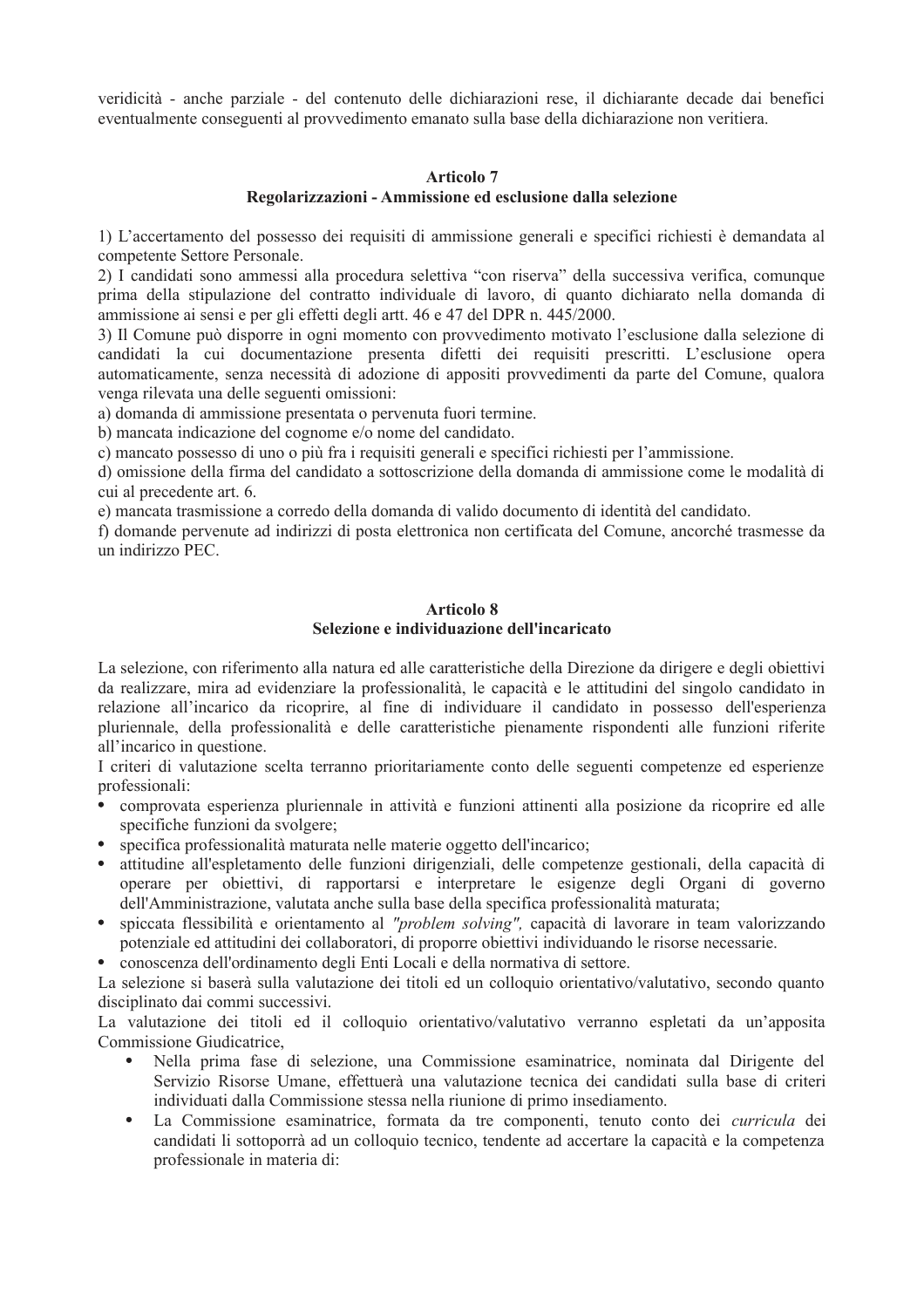- $1.$ Diritto amministrativo e diritto degli Enti Locali;
- $2.$ Elementi di contabilità ed ordinamento finanziario degli enti locali:
- Amministrazione e razionalizzazione del patrimonio degli enti locali;  $\mathcal{E}$
- $\overline{4}$ . Appalti e contrattualistica pubblica;
- 5. Codice della amministrazione digitale;
- Tecniche di redazione degli atti amministrativi e normativa secondaria; 6.
- $7.$ Organizzazione, progettazione organizzativa e dei processi di lavoro nella pubblica amministrazione:
- 8. I reati contro la pubblica amministrazione;
- Normativa nazionale e regionale in materia di servizi socio assistenziali di competenza degli enti  $9<sub>1</sub>$ locali;
- 10. Sistemi di controllo, misurazione e valutazione della performance;
- 11. Principi e tecniche di gestione e valutazione del personale;
- 12. Normativa in materia di diritto del lavoro nella Pubblica Amministrazione e relazioni sindacali;
- 13. Capacità di acquisire, interpretare ed elaborare efficacemente le informazioni in proprio possesso, capacità di gestire efficacemente le risorse assegnate, sia economico-finanziarie sia di personale, in relazione agli obiettivi definiti e alle attività assegnate al settore;
- 14. Capacità di governare la rete di relazioni, siano esse interne (collaboratori, altri dirigenti, personale di altri settori, Amministrazioni) o esterne;
- 15. Capacità di gestire efficacemente le situazioni conflittuali e propensione al "*problem solving*". I riferimenti sono da intendersi sia alla normativa nazionale che regionale.
- $\bullet$  . A seguito di tale prima fase della procedura, la commissione esaminatrice perverrà alla formulazione di una rosa di tre candidati ritenuti tecnicamente più idonei, o un numero inferiore nel caso in cui giunga un numero di istanze inferiore o in cui il numero dei candidati ritenuti idonei sia inferiore a tre
- Il Sindaco, nell'ambito dei candidati sottopostigli, con atto motivato, effettua la scelta e conferisce, quindi, l'incarico al candidato prescelto. Il potere del Sindaco di conferire gli incarichi dirigenziali è comunque da considerarsi connotato da ampia discrezionalità amministrativa, in virtù del rapporto fiduciario posto a base della nomina ex art.110 del TUEL.

I candidati dovranno presentarsi ai colloqui muniti di un documento di riconoscimento in corso di validità.

## Articolo 9 Comunicazioni

L'elenco dei candidati ammessi, il punteggio attribuito a tutti i candidati nella valutazione del curriculum, il luogo, la data e l'ora del colloquio, saranno pubblicati nel sito web del Comune di Este - sezione "Amministrazione trasparente – Bandi di concorso" -.

I candidati che non si presenteranno a sostenere il colloquio nella data ed ora stabilite verranno considerati rinunciatari e saranno esclusi dalla selezione.

Le comunicazioni ai candidati, se non diversamente specificato, sono fornite soltanto mediante pubblicazione delle stesse nel sito web del Comune di Este. Tali pubblicazioni hanno valore di notifica a tutti gli effetti.

I candidati sono tenuti, per tutta la durata della presente procedura, a consultare il sito di riferimento all'indirizzo www.comune.este.pd.it nella sezione "Amministrazione trasparente – Bandi di concorso" del Comune di Este.

In caso di comunicazioni per iscritto ai candidati, l'Amministrazione non assume alcuna responsabilità per la loro dispersione dipendente da inesatta indicazione del recapito, compreso l'indirizzo di posta elettronica, o da mancata oppure tardiva comunicazione del cambiamento di indirizzo o di domicilio indicati nella domanda.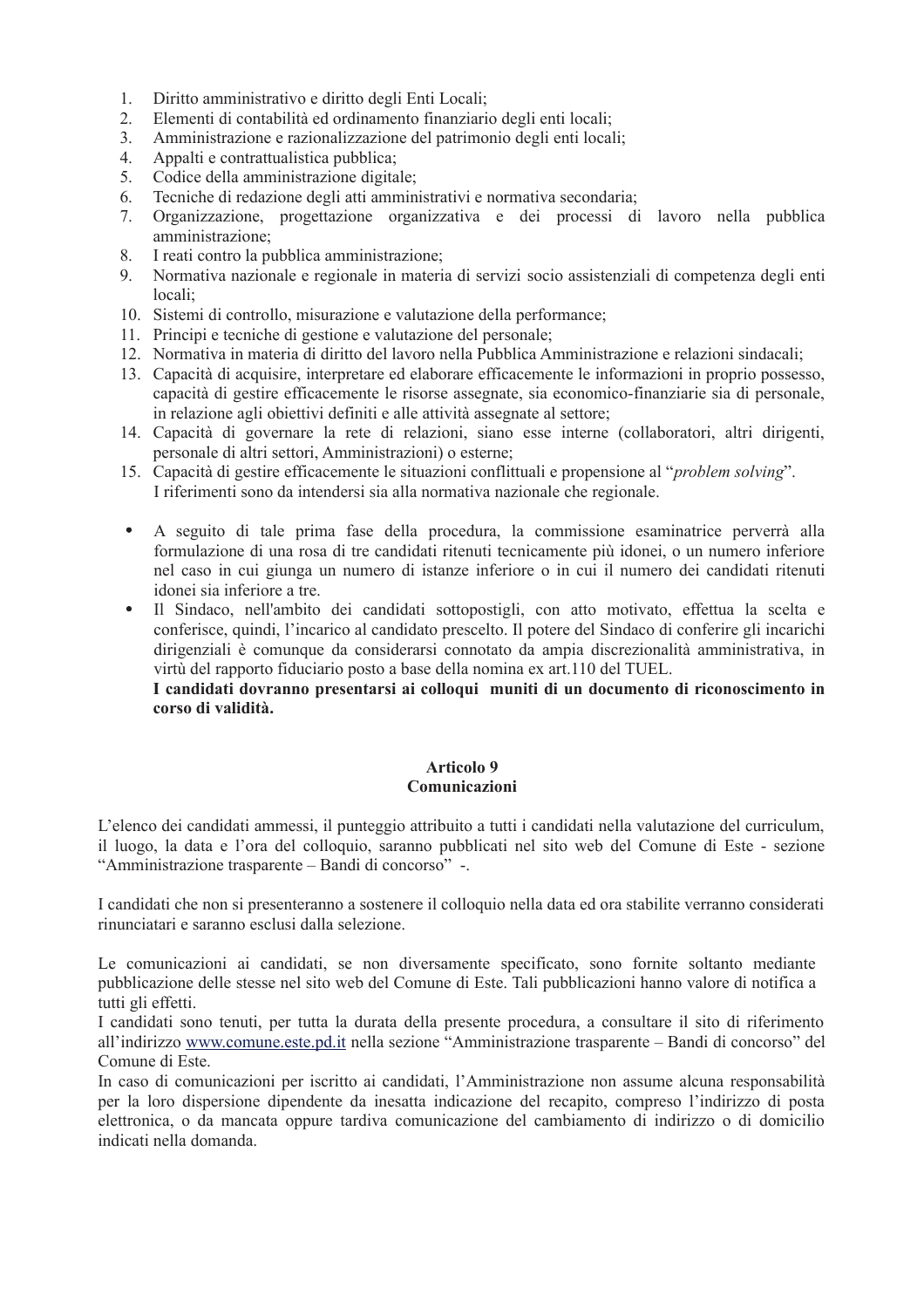#### Articolo 10 Informativa sul trattamento dei dati personali

1) Ai sensi degli artt. 13 e 14 del Regolamento Europeo 679/2016 disciplinanti la protezione dei dati personali, il Comune di Este - in qualità di titolare del trattamento - informa che i dati personali di cui sia venuta in possesso in relazione all'espletamento della presente procedura, saranno raccolti presso il Comune - Settore Personale - e trattati per le finalità di gestione della procedura selettiva e del rapporto di lavoro successivamente instaurato, nonché per adempiere a specifici obblighi imposti da leggi, regolamenti, normativa comunitaria e formeranno oggetto di trattamento nel rispetto della normativa sopra richiamata, improntato ai principi di correttezza, liceità e trasparenza e di tutela della riservatezza e dei diritti dei candidati interessati.

2) Ai sensi della normativa nazionale e comunitaria sopra richiamata, i candidati hanno diritto di accedere ai dati che li riguardano e di chiederne, nel rispetto delle disposizioni e dei termini inerenti la procedura, l'aggiornamento, la rettifica, l'integrazione, oltre che di chiedere la cancellazione o il blocco di eventuali dati non pertinenti o raccolti in modo non conforme alle norme. L'interessato può, altresì, opporsi al trattamento per motivi legittimi.

3) I candidati possono presentare, a corredo della domanda di partecipazione, domanda di differimento o sottrazione all'accesso della documentazione presentata, o di parte di essa, evidenziandone le motivazioni ai sensi e per gli effetti dell'art. 3, comma 2, del DPR n. 184/2006. In assenza della predetta domanda motivata l'accesso s'intende consentito, senza necessità di ulteriore successiva notifica delle richiesta di accesso che dovessero pervenire.

# Articolo 11 Disposizioni finali

1) Qualora ragioni di interesse pubblico lo esigano, potrà essere adottato motivato provvedimento di modifica o revoca del presente avviso di selezione, nonché disposta la proroga o la riapertura dei termini per la presentazione delle domande di partecipazione alla selezione.

2) Per effetto della partecipazione alla selezione s'intendono accettati incondizionatamente i contenuti del presente avviso di selezione, nonché tutte le disposizioni di legge, del C.C.N.L. per la Dirigenza del Comparto Regioni-Autonomie Locali e regolamentari.

3) Per quanto non espressamente previsto dal presente bando, si applicano le disposizioni di cui alla normativa richiamata all'inizio del bando.

4) Il presente avviso integrale è pubblicato all'Albo Pretorio del Comune e sul sito istituzionale per la durata di giorni 30 (trenta) naturali consecutivi di calendario.

5) Copia del presente avviso è disponibile nel sito: www.comune.este.pd.it - Amministrazione Trasparente - Bandi di concorso, ai fini della pubblicità degli atti e della trasparenza dell'azione amministrativa.

6) Per ulteriori informazioni è possibile rivolgersi al Settore Personale del Comune - tel 0429 617533 - email: personale@comune.este.pd.it.

Referente del procedimento: avv. dott. ric. Nicola Garbellini Responsabile Ufficio Personale e Patrimonio.

Responsabile del procedimento è il sottoscritto Segretario Generale - mail: f.babetto@comune.este.pd.it

Este, 24/05/2022

**IL SEGRETARIO GENERALE** Dott. Francesco Babetto (documento informatico sottoscritto con firma digitale)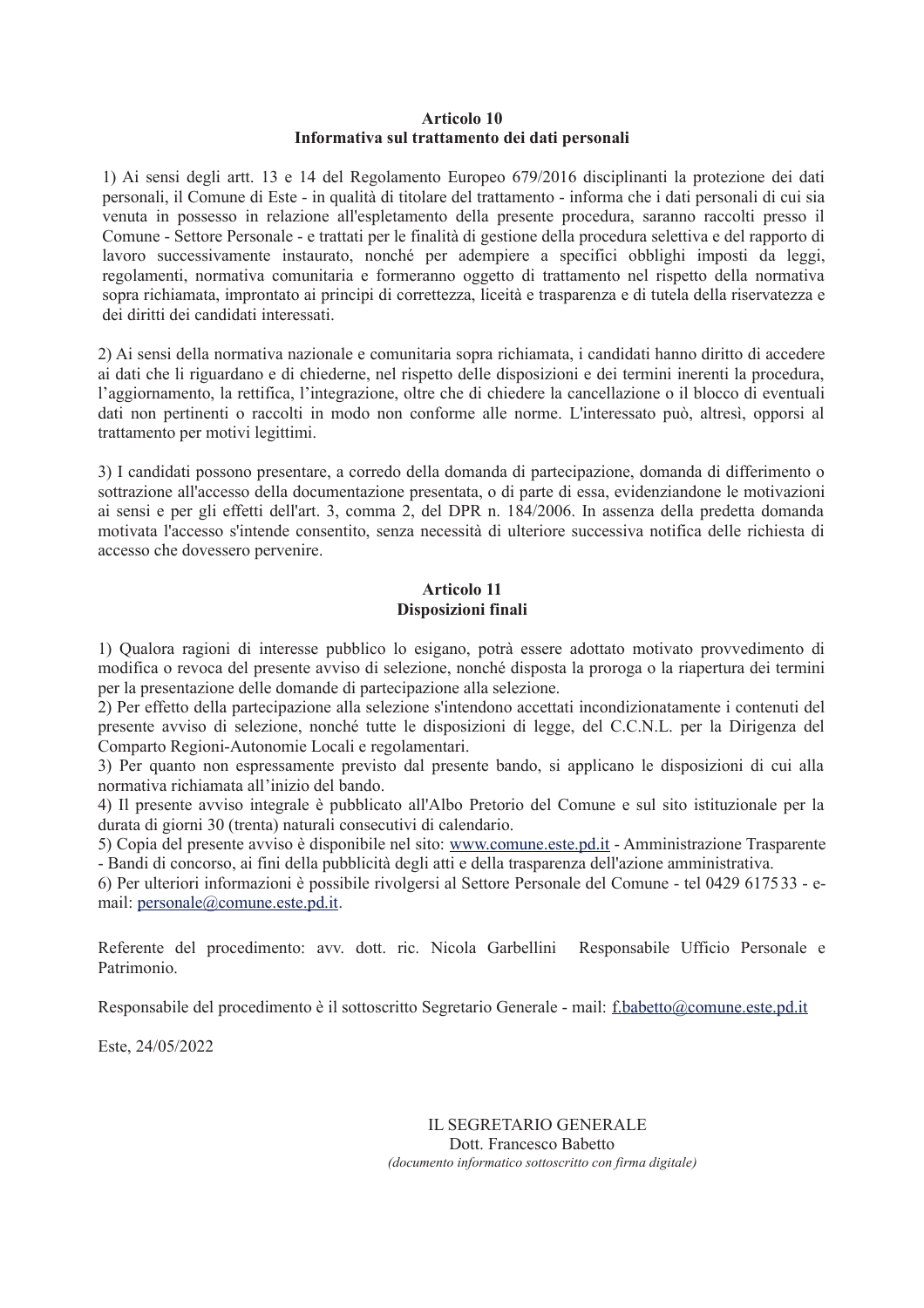# ALLEGATO "A" - FAC-SIMILE DI DOMANDA (in carta semplice)

Spett.le COMUNE DI ESTE **Settore Personale** Piazza Maggiore n. 6 35042 ESTE (PD)

posta elettronica certificata: este.pd@legalmailpa.it

Oggetto: Procedura selettiva pubblica per il conferimennto di un incarico a tempo determinato di DIRIGENTE AMMINISTRATIVO - SERVIZI FINANZIARI ai sensi dell'art. 110 - comma 1 del D. Lgs. 267/2000

| Il/La sottoscritto/a           |  |  |  |           |              |  |
|--------------------------------|--|--|--|-----------|--------------|--|
| Nato/a a (città / prov.)       |  |  |  |           | $\mathbf{I}$ |  |
| Residente in (città / prov.)   |  |  |  |           | cap          |  |
| Indirizzo (via / $n^{\circ}$ ) |  |  |  |           |              |  |
| Codice fiscale                 |  |  |  |           |              |  |
| telefono                       |  |  |  | cellulare |              |  |
| e-mail                         |  |  |  |           |              |  |
| e-mail PEC                     |  |  |  |           |              |  |

#### **CHIEDE**

#### di essere ammesso/a alla procedura selettiva in oggetto indicata.

A tal fine, consapevole che le dichiarazioni sostitutive rese ai sensi degli artt. 46 e 47 del DPR 445/2000 sono considerate fatte a pubblico ufficiale e che, nelle ipotesi di falsità in atti e di dichiarazione mendace, incorre ai sensi dell'art. 76 del DPR 445/2000 nelle sanzioni previste dal codice penale e dalle leggi speciali in materia, dichiara sotto la propria responsabilità:

| 1) | di essere nato/a in data e luogo sopra riportati                                                                                                                                                                                                                                                                       |
|----|------------------------------------------------------------------------------------------------------------------------------------------------------------------------------------------------------------------------------------------------------------------------------------------------------------------------|
| 2) | di essere residente nel luogo sopra riportato                                                                                                                                                                                                                                                                          |
| 3) | di essere cittadino/a (barrare la casella interessata):<br>$\Box$ italiano/a                                                                                                                                                                                                                                           |
|    |                                                                                                                                                                                                                                                                                                                        |
| 4) | non essere escluso dall'elettorato politico attivo                                                                                                                                                                                                                                                                     |
|    | $-$ oppure $-$                                                                                                                                                                                                                                                                                                         |
|    | (indicare i motivi della mancata iscrizione o della cancellazione dalle liste elettorali)                                                                                                                                                                                                                              |
| 5) | di godere dei diritti civili e politici                                                                                                                                                                                                                                                                                |
| 6) | di non essere stato/a destituito/a o dichiarato/a decaduto/a da un pubblico impiego ai sensi degli artt.<br>85 e 127 del D.P.R. n. 3/1957, ovvero di non essere stato/a licenziato/a (con o senza preavviso) da un<br>pubblico impiego ai sensi delle disposizioni dei CC.C.N.L. relativi ai diversi Comparti pubblici |
| 7) | (se dipendente di una Pubblica Amministrazione)<br>di non aver riportato sanzioni disciplinari negli ultimi due anni precedenti la scadenza dell'avviso di<br>selezione, né avere in corso procedimenti disciplinari                                                                                                   |
| 8) | (cancellare la parte che non interessa)                                                                                                                                                                                                                                                                                |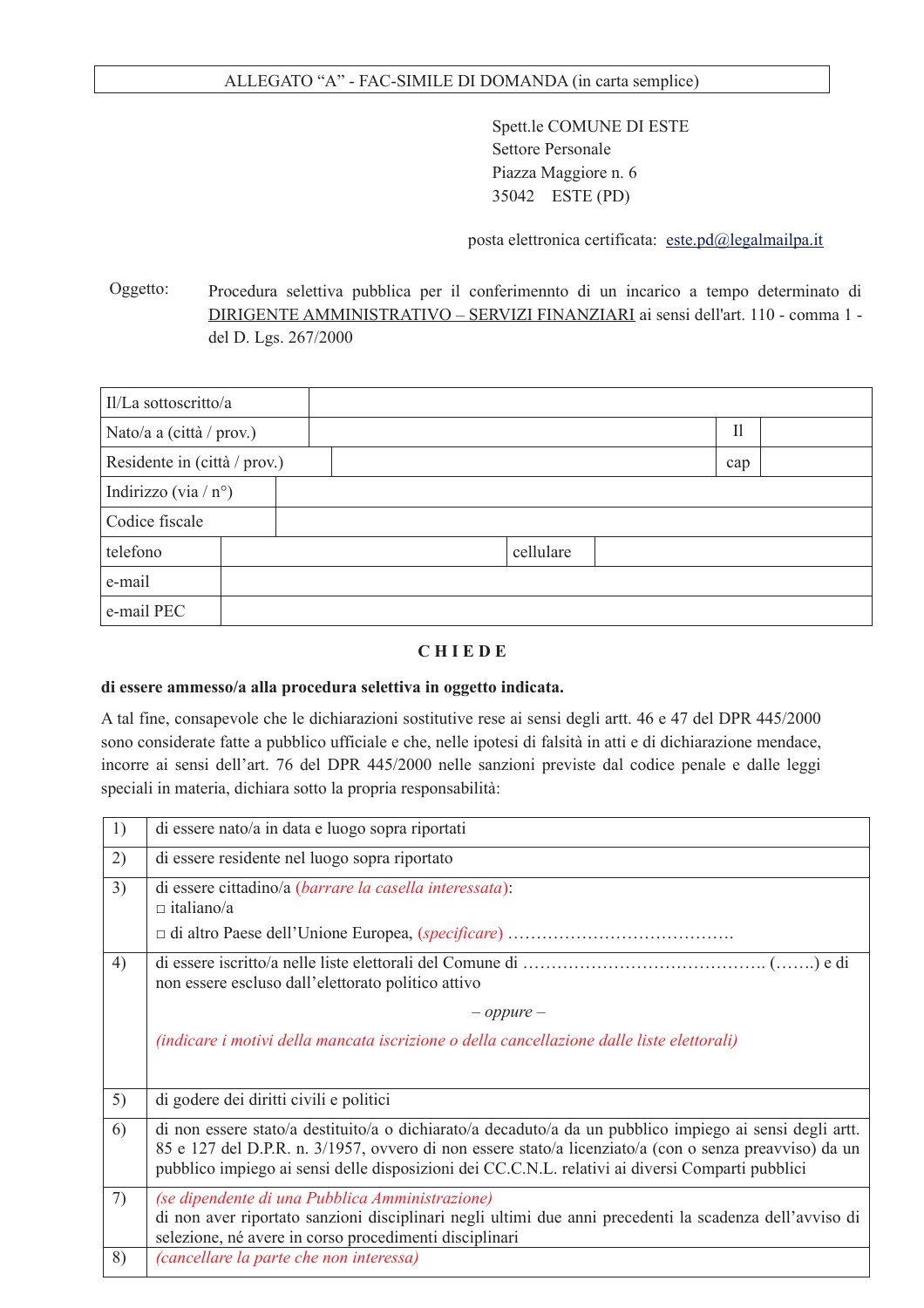|     | di non avere riportato condanne penali, né avere procedimenti penali in corso, che comportano<br>l'interdizione dai pubblici uffici, o che possano influire sull'idoneità morale e sull'attitudine ad<br>espletare l'attività di pubblico impiegato; ai sensi della legge n. 475/1999, la sentenza prevista dall'art.<br>444 del codice di procedura penale (c.d. patteggiamento) è equiparata a condanna                                                                                                                                                                                                                                                                                                                                                          |
|-----|--------------------------------------------------------------------------------------------------------------------------------------------------------------------------------------------------------------------------------------------------------------------------------------------------------------------------------------------------------------------------------------------------------------------------------------------------------------------------------------------------------------------------------------------------------------------------------------------------------------------------------------------------------------------------------------------------------------------------------------------------------------------|
|     | $-$ oppure $-$                                                                                                                                                                                                                                                                                                                                                                                                                                                                                                                                                                                                                                                                                                                                                     |
|     | di aver riportato le seguenti condanne penali o di avere i seguenti procedimenti penali pendenti –<br>precisando eventuali provvedimenti di amnistia, condono, indulto o perdono giudiziario: (specificare)                                                                                                                                                                                                                                                                                                                                                                                                                                                                                                                                                        |
| 9)  | di non essere stato condannato, anche con sentenza non passata in giudicato, per i reati previsti nel<br>Capo I del Titolo II del Libro secondo del Codice Penale, ai sensi dell'art. 35-bis, comma 1, lett. b), del<br>D.Lgs. n. 165/2001                                                                                                                                                                                                                                                                                                                                                                                                                                                                                                                         |
| 10) | (cancellare la parte che non interessa)<br>di non trovarsi in alcuna condizione di incompatibilità e inconferibilità previste dal D.Lgs. n.<br>39/2013<br>$-$ oppure $-$                                                                                                                                                                                                                                                                                                                                                                                                                                                                                                                                                                                           |
|     |                                                                                                                                                                                                                                                                                                                                                                                                                                                                                                                                                                                                                                                                                                                                                                    |
|     | di trovarsi attualmente in condizione di incompatibilità e inconferibilità previste dal D.Lgs. n.<br>39/2013, e di attestare la volontà di risolvere la situazione nel caso di esito positivo della selezione                                                                                                                                                                                                                                                                                                                                                                                                                                                                                                                                                      |
| 11) | Di avere:                                                                                                                                                                                                                                                                                                                                                                                                                                                                                                                                                                                                                                                                                                                                                          |
|     | età non superiore al limite massimo dell'età pensionabile prevista dalla legge al momento della<br>Е<br>scadenza dell'avviso di selezione                                                                                                                                                                                                                                                                                                                                                                                                                                                                                                                                                                                                                          |
|     | piena ed incondizionata idoneità, sotto il profilo psicofísico, a svolgere senza limitazione alcuna le<br>mansioni inerenti il profilo professionale del presente avviso, da accertarsi mediante visita medica<br>di controllo presso il Medico Competente dell'Ente, ai sensi del D.Lgs. n. 81/2008                                                                                                                                                                                                                                                                                                                                                                                                                                                               |
| 12) | <i>(cancellare se non ricorre)</i><br>di rientrare nell'ambito di applicazione della legge 104/1992 e di avere necessità, per l'espletamento<br>aggiuntivi                                                                                                                                                                                                                                                                                                                                                                                                                                                                                                                                                                                                         |
| 13) | (se cittadino di uno degli Stati membri dell'unione europea) cancellare se non ricorre                                                                                                                                                                                                                                                                                                                                                                                                                                                                                                                                                                                                                                                                             |
|     | di avere adeguata conoscenza della lingua italiana                                                                                                                                                                                                                                                                                                                                                                                                                                                                                                                                                                                                                                                                                                                 |
|     | di essere in possesso di tutti gli altri requisiti previsti per i cittadini della Repubblica                                                                                                                                                                                                                                                                                                                                                                                                                                                                                                                                                                                                                                                                       |
| 14) | votazione<br>nell'anno<br>l'ammissione,<br>con<br>per<br>presso<br>.                                                                                                                                                                                                                                                                                                                                                                                                                                                                                                                                                                                                                                                                                               |
| 15) | (solo per titoli di studio conseguiti in Stati esteri) che il suddetto il titolo di studio è stato riconosciuto<br>valido in Italia con Decreto ministeriale n.  del                                                                                                                                                                                                                                                                                                                                                                                                                                                                                                                                                                                               |
| 16) | essere dipendente di una pubblica amministrazione e avere prestato almeno cinque anni di effettivo<br>1)<br>servizio, in posizioni funzionali per l'accesso alle quali è richiesto il possesso del titolo di studio<br>della laurea specialistica o magistrale, o del diploma di laurea; se in possesso del dottorato di<br>ricerca o del diploma di specializzazione conseguito presso scuole individuate con D.P.C.M. di<br>concerto con il Ministero dell'Istruzione, dell'Università e della Ricerca, almeno tre anni di<br>servizio; per i dipendenti delle amministrazioni statali, in possesso di una laurea specialistica o<br>magistrale, o diploma di laurea, reclutati a seguito di corso-concorso, il periodo di servizio è<br>ridotto a quattro anni; |
|     | possedere la qualifica di dirigente in enti pubblici e strutture pubbliche non comprese nel campo di<br>2)<br>applicazione dell'art. 1, comma 2, del D.lgs. 30 marzo 2001 n. 165, e avere svolto per almeno due<br>anni funzioni dirigenziali;                                                                                                                                                                                                                                                                                                                                                                                                                                                                                                                     |
|     | avere ricoperto incarichi dirigenziali od equiparati in pubbliche amministrazioni per un periodo<br>3)<br>non inferiore a cinque anni;                                                                                                                                                                                                                                                                                                                                                                                                                                                                                                                                                                                                                             |
|     | avere maturato, con servizio continuativo per almeno quattro anni presso enti od organismi<br>4)                                                                                                                                                                                                                                                                                                                                                                                                                                                                                                                                                                                                                                                                   |
|     | internazionali, esperienze lavorative in posizioni funzionali apicali per l'accesso alle quali è richiesto il                                                                                                                                                                                                                                                                                                                                                                                                                                                                                                                                                                                                                                                      |
|     | possesso della laurea.                                                                                                                                                                                                                                                                                                                                                                                                                                                                                                                                                                                                                                                                                                                                             |
| 17) | se dipendente di una Pubblica Amministrazione, l'assenza di sanzioni disciplinari negli ultimi due<br>anni precedenti la scadenza del presente avviso né avere in corso procedimenti disciplinari.                                                                                                                                                                                                                                                                                                                                                                                                                                                                                                                                                                 |
| 18) | il possesso della patente di guida cat. B o superiore;                                                                                                                                                                                                                                                                                                                                                                                                                                                                                                                                                                                                                                                                                                             |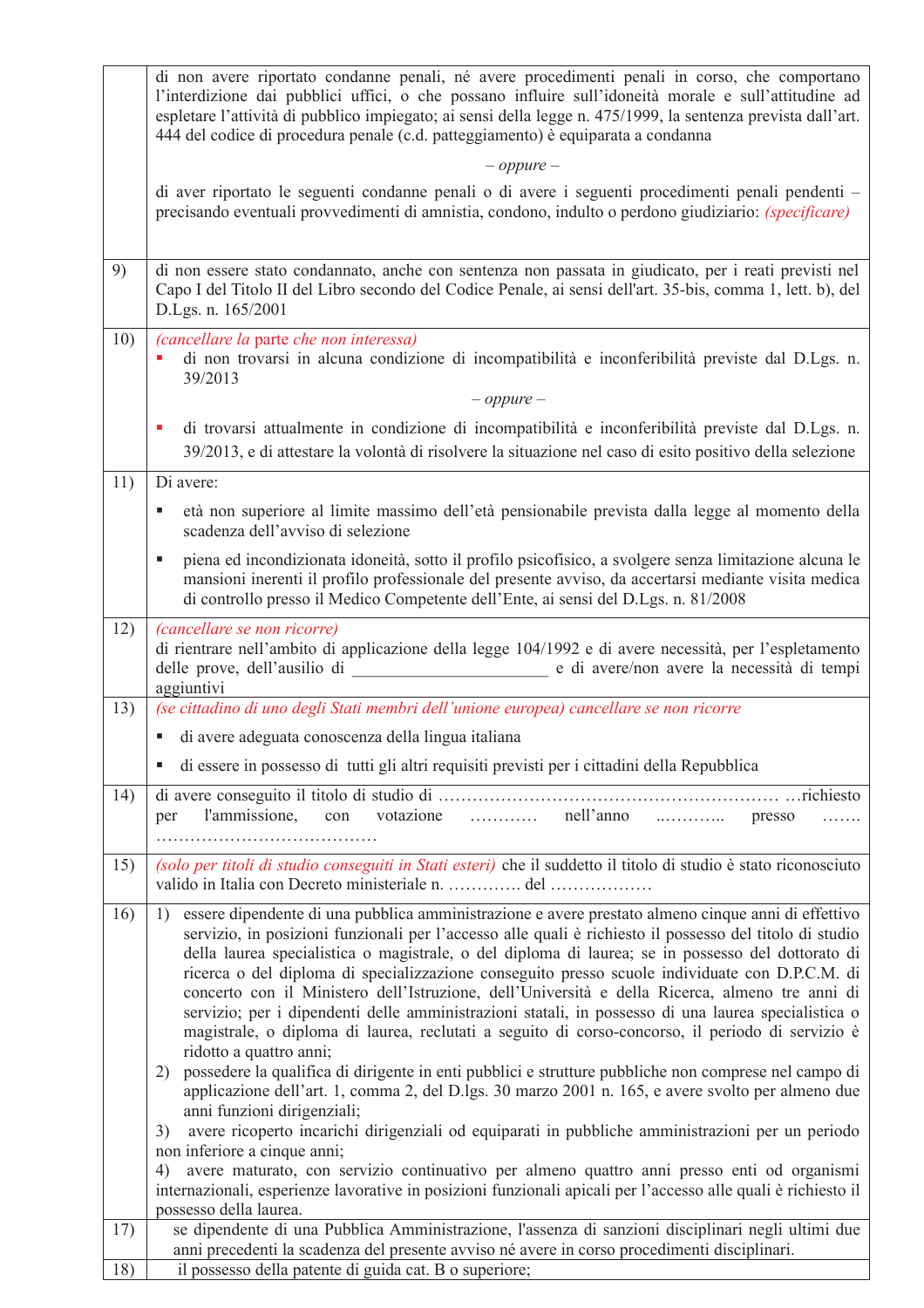|     |                                                                             | di essere in regola con gli obblighi di leva (solo per i candidati di sesso maschile nati entro il<br>31.12.1985, ai sensi dell'art. 1 L. 23.08.2004 n. 226).                                                                                                                                               |                                                                                                          |  |  |  |  |  |
|-----|-----------------------------------------------------------------------------|-------------------------------------------------------------------------------------------------------------------------------------------------------------------------------------------------------------------------------------------------------------------------------------------------------------|----------------------------------------------------------------------------------------------------------|--|--|--|--|--|
| 19) |                                                                             |                                                                                                                                                                                                                                                                                                             |                                                                                                          |  |  |  |  |  |
| 20) |                                                                             | incondizionatamente tutte le clausole                                                                                                                                                                                                                                                                       | di avere preso visione dell'avviso integrale di selezione e di accettarne espressa-mente ed              |  |  |  |  |  |
| 21) |                                                                             | (non compilare se coincidente con la residenza dichiarata)                                                                                                                                                                                                                                                  |                                                                                                          |  |  |  |  |  |
|     |                                                                             | di eleggere domicilio agli effetti della selezione al seguente indirizzo, presso il quale deve essere fatta<br>- ad ogni effetto - qualsiasi comunicazione, con l'impegno di comunicare per iscritto, al Servizio<br>Personale del Comune di Este le eventuali variazioni d'indirizzo: <i>(specificare)</i> |                                                                                                          |  |  |  |  |  |
| 22) |                                                                             |                                                                                                                                                                                                                                                                                                             | che qualsiasi comunicazione relativa alla procedura in oggetto, potrà validamente essere effettuata - ad |  |  |  |  |  |
|     |                                                                             | ogni conseguente effetto - al seguente indirizzo di posta elettronica, con l'impegno di comunicare per                                                                                                                                                                                                      |                                                                                                          |  |  |  |  |  |
|     | iscritto, al Servizio Personale del Comune di Este le eventuali variazioni: |                                                                                                                                                                                                                                                                                                             |                                                                                                          |  |  |  |  |  |
|     | e-mail                                                                      |                                                                                                                                                                                                                                                                                                             | 'a                                                                                                       |  |  |  |  |  |
|     |                                                                             | posta elettronica certificata (PEC)                                                                                                                                                                                                                                                                         | Ιa                                                                                                       |  |  |  |  |  |

#### Allega alla domanda i seguenti documenti:

- 1) fotocopia integrale documento identità in corso di validità;
- 2) curriculum vitae in formato europeo.

Il/la sottoscritto/a è consapevole che tutto ciò che è stato dichiarato nel presente modulo ha valore:

- di dichiarazione sostitutiva di certificazione, in relazione agli stati, qualità personali e fatti che sono di sua diretta conoscenza ai sensi dell'art. 46 del DPR 445/2000:
- di dichiarazione sostitutiva di atto di notorietà, in relazione agli stati, qualità personali e fatti che sono di sua diretta conoscenza ai sensi dell'art. 47 del DPR 445/2000. Al riguardo in conformità con quanto previsto dall'art. 38 del citato decreto, allega una copia fotostatica non autenticata del proprio documento di identità.

 $data$ ........................

Visto l'art. 10 dell'avviso di selezione in oggetto, recante "INFORMATIVA SUL TRATTAMENTO DEI DATI PERSONALI", il/la sottoscritto/a dichiara espressamente di essere a conoscenza che l'esecuzione dei trattamenti per le finalità sopra indicate può comportare la necessità di effettuare la comunicazione dei propri dati personali ai soggetti indicati nell'informativa, il/la sottoscritto/a

dà il consenso

nega il consenso

alle predette comunicazioni ed ai correlati trattamenti nella consapevolezza che, in mancanza del consenso, la ricerca e selezione di personale da parte del Comune potrebbe non essere compiutamente effettuata.

Inoltre, per quanto riguarda il trattamento da parte del Comune dei propri dati personali sensibili per le finalità e le modalità strettamente connesse e funzionali alla ricerca e selezione di personale da parte del Comune. il/la Sottoscritto/a

| $data, \ldots, \ldots, \ldots, \ldots, \ldots, \ldots$ |                  | $(*)$ |
|--------------------------------------------------------|------------------|-------|
| dà il consenso                                         | nega il consenso |       |

(\*) SPECIFICARE SE LA DOMANDA VIENE SOTTOSCRITTA CON FIRMA DIGITALE